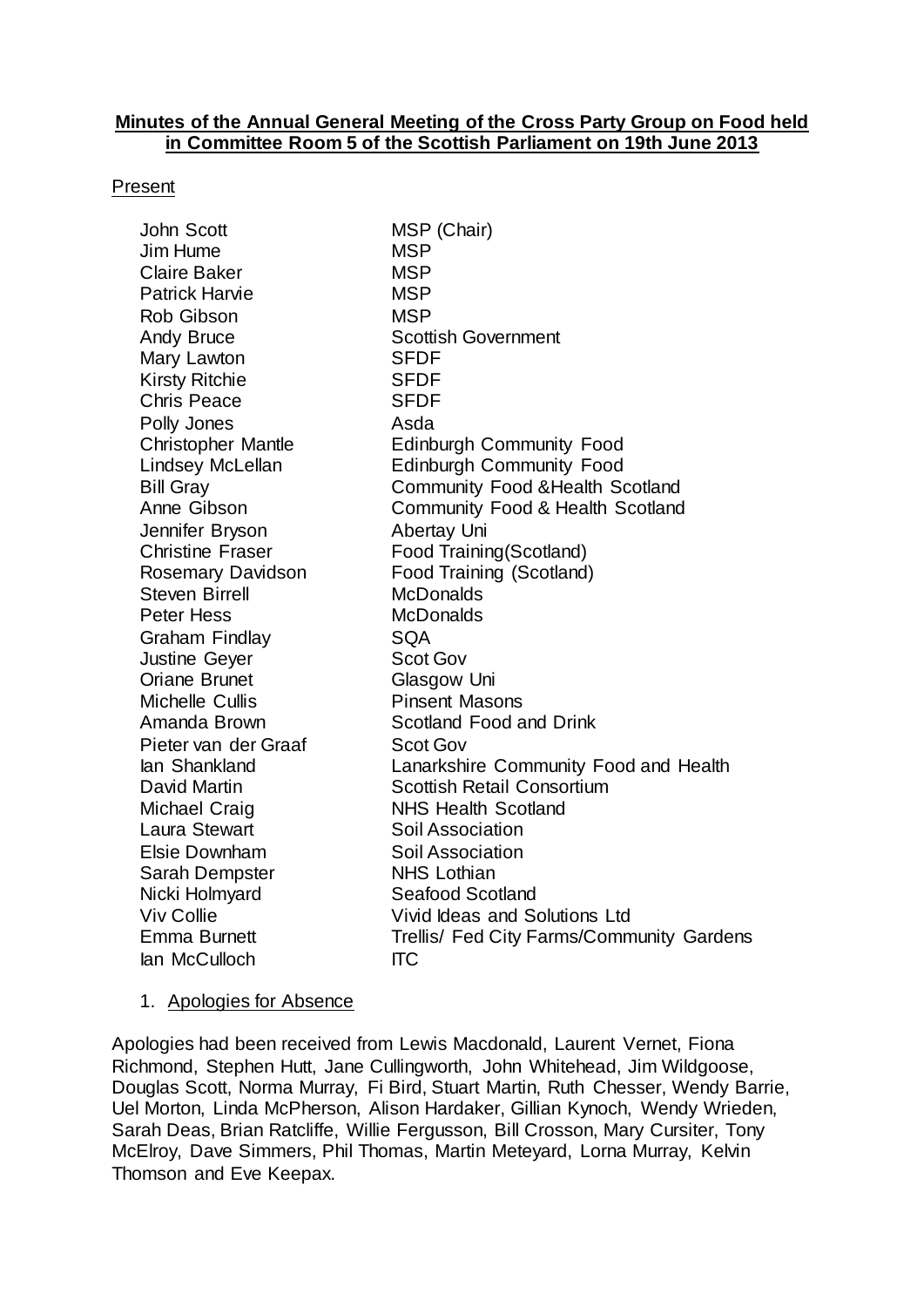# 2. Minutes of the Last Meeting

These were proposed by Christine Fraser and seconded by Pieter van der Graaf.

# 3. Matters Arising

Following the last meeting, a letter had been sent to the Economic Secretary to the Treasury concerning the modernising of legislation concerning co-operatives. This letter had been signed by all Co-convenors of the Cross Party Group on Food and Cross Party Group on Co-operatives. John Scott had received a reply from Sajid Javid MP updating on progress. This would be circulated with the minutes.

ACTION: ML

# 4. Election of Officers

John Scott noted that Lewis Macdonald was standing down as Co-Convenor and thanked him for all his work on behalf of the CPG Food.

The following were proposed as Co-Conveners by Jennifer Bryson, seconded by Christine Fraser and elected:

Claire Baker MSP (Lab) Rob Gibson MSP (SNP) Patrick Harvie MSP (Green) Jim Hume MSP (LD) John Scott MSP (Con)

Mary Lawton SFDF was proposed as Secretary by John Scott, seconded by Jim Hume and elected.

5. The Food and Health Agenda

Andy Bruce (AB) Head of Tobacco, Alcohol and Diet in the Public Health Division on the Scottish Government (SG) gave a short presentation.

### *Supporting Healthy Choices*

AB outlined their draft proposals for a voluntary framework to support healthy choices. This focuses on the dietary role in obesity –the "energy in" and supports the dietary goals published by the Food Standards Agency Scotland in May 2013.

SG's proposal is for industry voluntary action to help tackle the burden of obesity and diet related diseases. [The framework](http://www.scotland.gov.uk/Resource/0042/00422516.pdf) outlines four key principles as follows,

- 1. Put **children's health** first in all food-related decisions.
- 2. Rebalance **promotional activities** to significantly shift the balance towards healthier choices.
- 3. **Support consumers and communities** with education and information:
	- working jointly on social marketing campaigns;
	- providing nutrition information on labels and calorie labelling on menus.
- 4. Formulate **healthier products and menus** across retail and catering: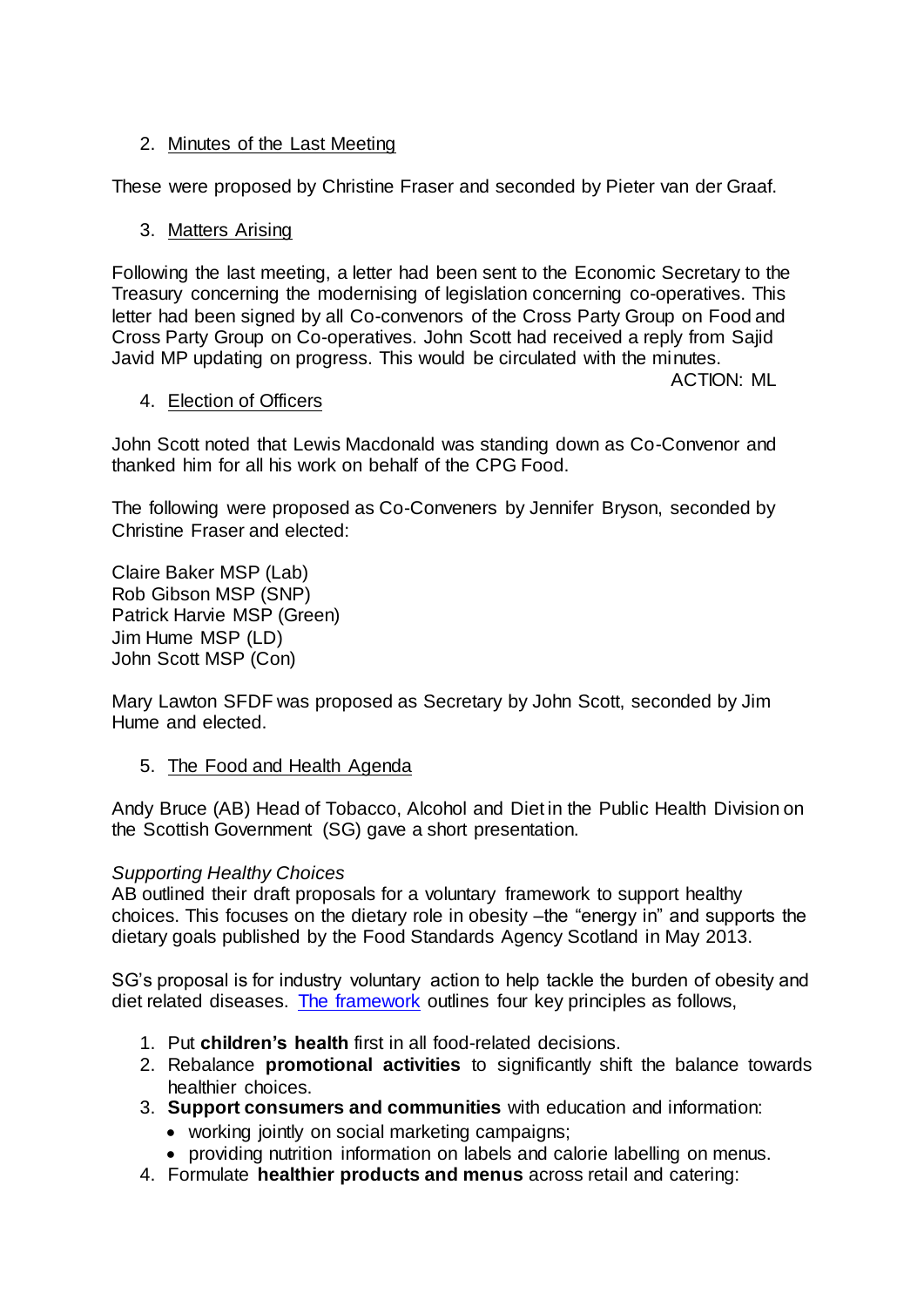- reformulating existing products over time;
- improving kitchen practice.

Seventeen commitments to support each principle are given.

He stressed that they were keen to work in partnership with industry and there had been a meeting on 18 May to discuss the proposals with a wide range of stakeholders to get early views.

AB said he recognised that the commitments were challenging for industry but thought there needed to be ambition to address obesity. He was keen to build on current good work and increase the pace. He noted that some had already met commitments or were moving towards doing so, for example on front of pack labelling.

There is also a [reformulation paper](http://www.scotland.gov.uk/Resource/0042/00422515.pdf) which contains a number of targets set for achievement by 2015, using 2010 levels as a baseline.

He said there were similarities to the Responsibility Deal (RD) in Westminster but whereas the RD was incremental this framework was the full package. SG was now engaging with companies to seek views with a final version expected in the Autumn. Whilst SG was prepared to make some changes they were not looking to alter the scale of ambition.

### *New Food Body*

AB reported that Scottish Ministers announced their decision to accept all of the recommendations in the Scudamore report on 27 June 2012 and now intends to bring forward legislation to create a stand-alone body in Scotland for food safety and standards, feed safety and standards, nutrition, food labelling, and meat inspection policy and operational delivery.

SG published a consultation on whether the new food body could usefully expand its role and responsibilities beyond those functions and on how the new food body's independence from Government and the food industry could be assured. They had received 130 responses which are now on their website: [consultation on a New Food](http://www.scotland.gov.uk/Publications/2013/06/2735)  [Body for Scotland](http://www.scotland.gov.uk/Publications/2013/06/2735)

Following the horsemeat incident two expert groups had been established. One chaired by Jim Scudamore will advise on any changes required to the FSA in Scotland ahead of the creation of the New Food Body. This will report to Michael Matheson before summer recess. Another group set up by Richard Lochhead and chaired by Ray Jones has been created to take forward the Scottish food industry's work on traceability and provenance.

### **Open Debate**

#### *Horse Meat*

**John Scott MSP** asked why there was no working traceability scheme for horses given that there was one for cattle. AB said that this was handled by his rural affairs colleagues. He understood that questions had been raised over the effectiveness of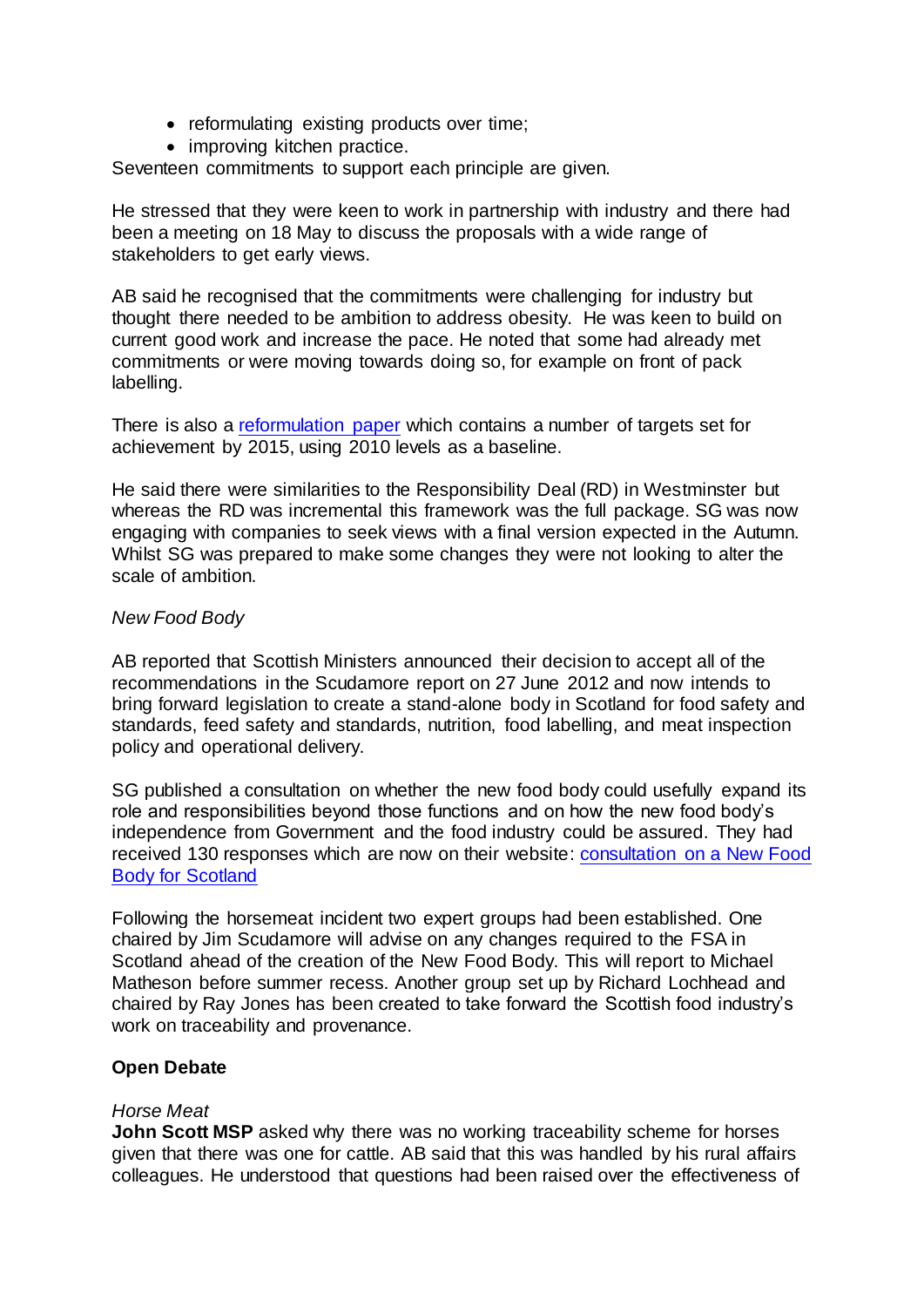horse passports. **Jim Hume MSP** said that cattle traceability was dealt with at an EU level and that work on horsemeat traceability needed to be at that level.

**Claire Baker MSP** noted the two expert groups but wondered if there were enough Environmental Health Officers (EHOs) to ensure that any recommendations could be robustly applied.

### *Supporting Healthy Choices Voluntary Framework*

**Amanda Brown Scotland Food and Drink** asked how SG was consulting with the manufacturers on the Supporting Healthy Choices Voluntary Framework. **AB** said that he was keen to speak directly to companies and that the SFDF was doing an excellent job in brokering this. He recognised that some manufacturers were at the vanguard of this work and he was keen to reach those not active currently. He was taking advice from SFDF on this.

**Jennifer Bryson Abertay Uni** said that many microbusinesses were not in any trade body and unaware of what was going on particularly with respect to the targets for product reformulation. **AB** agreed and said this was why SG (Health) funded the Reformulation Manager at SFDF who could work with such companies. There were also others offering help on reformulation. Jennifer agreed that but said that the cost implications needed to be recognised. Others along the supply chain also needed to be made aware of proposals.

**Bill Gray CFHS** reminded that there was a consumer dimension. The consumer needed to be informed and in particular there should be a dialogue with communities and disadvantaged consumers.

**Christine Fraser Food Training (Scotland) was** concerned that front of pack labelling could unfairly demonize foods. Dairy products provided calcium and many on a low income diet used a lot of milk and cheese and she would not want this to stop. This could lead to malnutrition. There was also the danger that "processed" foods were seen as "bad". Advances in food technology had provided huge benefits for consumers.

**AB** replied that people needed to eat a balanced diet. There needed to be a population –wide rebalancing of consumption in lie with the dietary goals; there were some products we were eating too much of, and some we were eating too little of.

**John Scott MSP** noted that the Scottish Diet Action Plan had been published in 1996 with the review by Tim Lang's team in 2006. Fergus Millan had presented on the Obesity Route Map to the CPG Food in 2011, but still there seemed to be no progress on obesity figures.

**Christine Fraser** said she thought that the right messages were not getting out. She also had concerned regarding reformulation, she pointed out that there was only a certain level of reformulation that could be done on a product –otherwise no one would want to eat it.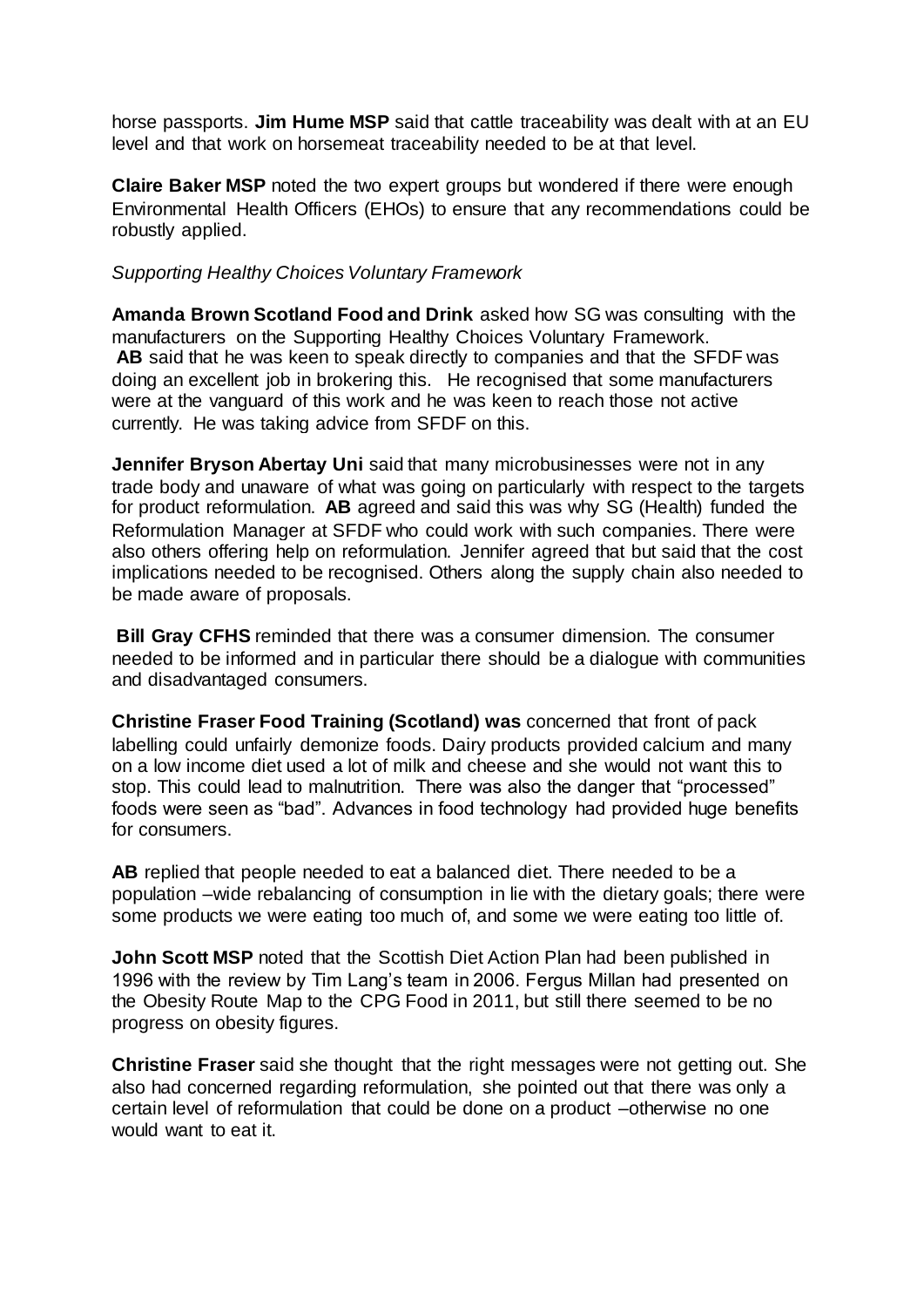**Claire Baker MSP** said that Parliament had been good at public health messages on alcohol and tobacco, but not so for food where there is a huge emotional element. She thought there needed to be a focus on catering –particularly portion size and also children's meal offerings.

**AB** answered that caterers were included in the voluntary framework:

- Removal of confectionary from till points, checkout aisles;
- SG will publish a guide for caterers on healthy options for children's meals;
- Incentivise healthy lunchtime meal deals;
- Encourage healthier elements in meal promotions;
- Make small portions available and ensure that soft drinks with added sugar are available in small portions of 250 ml or less;
- Train staff to no longer ask if customers want larger options;
- Work towards healthyliving award.

**Graham Findlay SQA** said that items such as ice-cream that were once seen as treats were now more regularly eaten and of a larger portion size. It was important to get the messages out to all ages including grandparents and also focus on cooking skills.

**Nicki Holmyard Seafood Scotland** thought that clearer messages were needed on seafood. Consumers were not clear on how many portions to eat a week and also the types they should consume. **AB** said that the refreshed dietary goals stated that Oil rich fish consumption should increase to one portion per person (140g) per week. He agreed that education on this should be aligned with environmental needs. **Nicki** said that they were working with retailers to have more Scottish offering on seafood and that healthy choices were linked to the club card.

**David Martin Scottish Retail Consortium** said that they were working on a document that would cover a raft of initiatives that should be launched in the autumn. Many of these included were to improve health for example social marketing, front of pack labelling, alcohol and lowering salt.

**Laura Stewart Soil Association** asked if the voluntary framework also covered environmental aspects. **AB** said that it just covered dietary elements.

**Jim Hume MSP** said it was important to understand the drivers for buying foods. The front of pack labelling might influence some consumers but there were other issues such as price, ease of cooking, time resource, skills and local accessibility. **AB** said they funded the Scottish Grocers healthyliving programme in convenience stores. He agreed price was an issue in these economic times and said they used Kantar data to look at trends.

**Pieter van der Graaf SG** mentioned research funded at the Rowett on consumer behaviour. It was important to understand why consumers didn't buy certain foods when they understood the health message.

**Ian Shankland LCFH** said that they had done work with Glasgow Uni regarding food labelling which suggested that 78% of respondents regularly used food labels but when questioned only 13% fully understood what the label said [\(www.lcfhp.co.uk\).](http://www.lcfhp.co.uk/)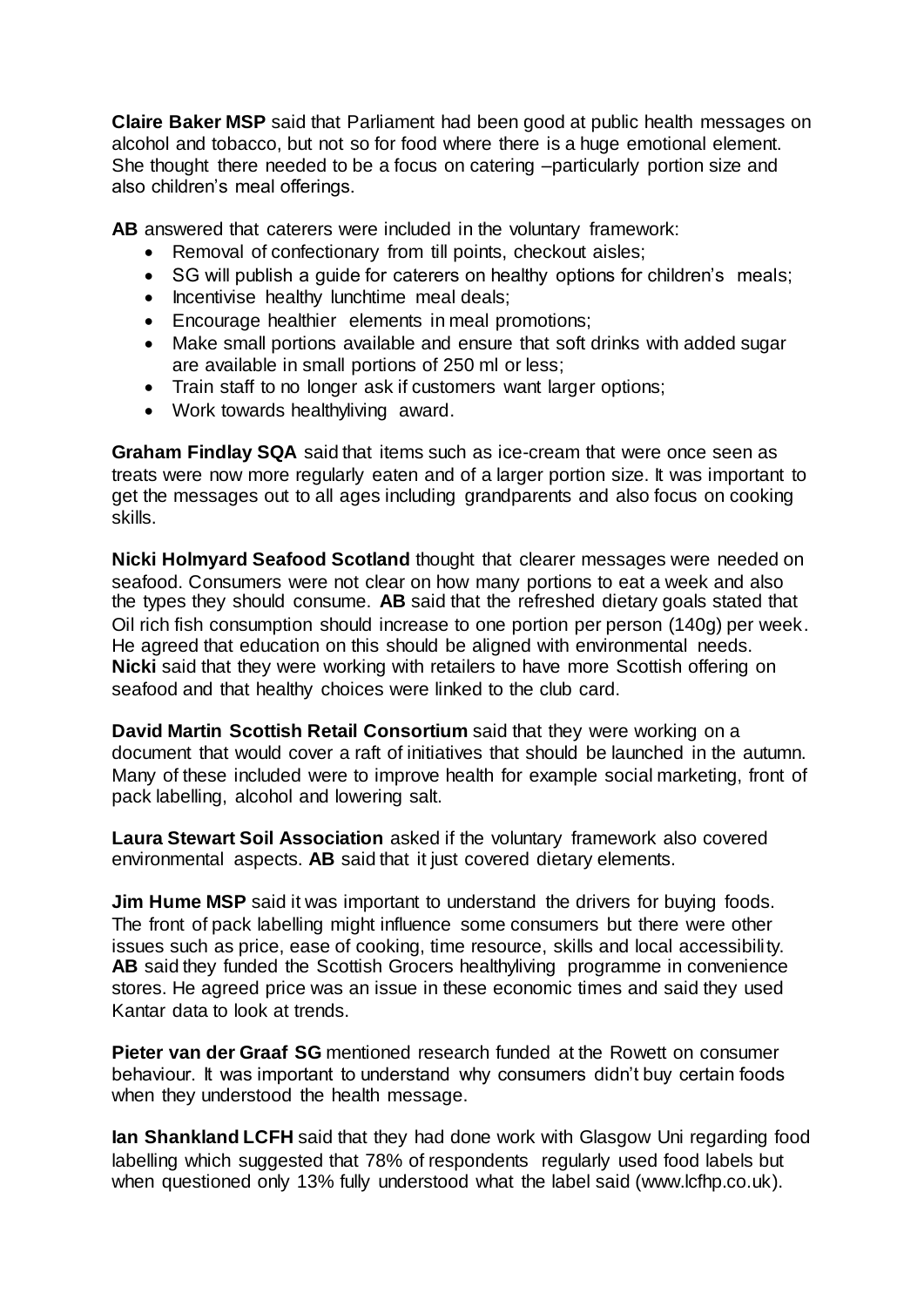**Polly Jones Asda** said that their research showed that fuel and food bills were the highest priority issues. With this in mind Asda concentrated on keeping prices down and helping customers make healthy choices within budgets.

## *New Food Body*

**Jennifer Bryson** welcomed that there would not be a split on responsibility for food issues as there was in England. She added that she felt that interpretation of information by EHOs could vary greatly. **Mary Lawton SFDF** said she was aware that Food Standards Agency Scotland (FSAS) was constantly looking at consistency; risk ratings were reviewed and there were shadowing programmes. Consistency issues raised with FSAS were investigated.

Note: Questions were raised on the status of the Code of Practice. FSAS has provided the following:

*"The Code of Practice is issued under section 40 of the Food Safety Act 1990 (the Act), Regulation 24 of the Food Hygiene (Scotland) Regulations 20061 and Regulation 7 of the Official Feed and Food Controls (Scotland) Regulations 20072 which empower the Scottish Ministers to issue Codes of Practice concerning the execution and enforcement of food law enforcement by Food Authorities.* 

*Food Authorities are required under that legislation to have regard to this Code when discharging their duties. This means, in effect, that Food Authorities must follow and implement the provisions of this Code that apply to them.*

*Food Authorities that do not have regard to relevant provisions of this Code may find their decisions or actions successfully challenged and evidence gathered during a criminal investigation being ruled inadmissible by a court."*

John Scott thanked **AB** for his presentation. **AB** replied he had found it a very useful meeting and it was agreed that minutes of the meeting would be forwarded to him.

ACTION: ML

**AB** said that members wanting to discuss further could contact him or via the CPG Food.

ACTION: Members

### 6. Topics for Further meetings

Ideas were as follows:

- Mary Lawton had approached Ray Jones regarding traceability and Scottish Brand Expert Group;
- David Martin suggested the Scottish Retail Consortium paper;
- Eve Keepax of Eco-Schools had suggested Sustainability;
- Pieter van der Graaf suggested the Global Food Security Programme;